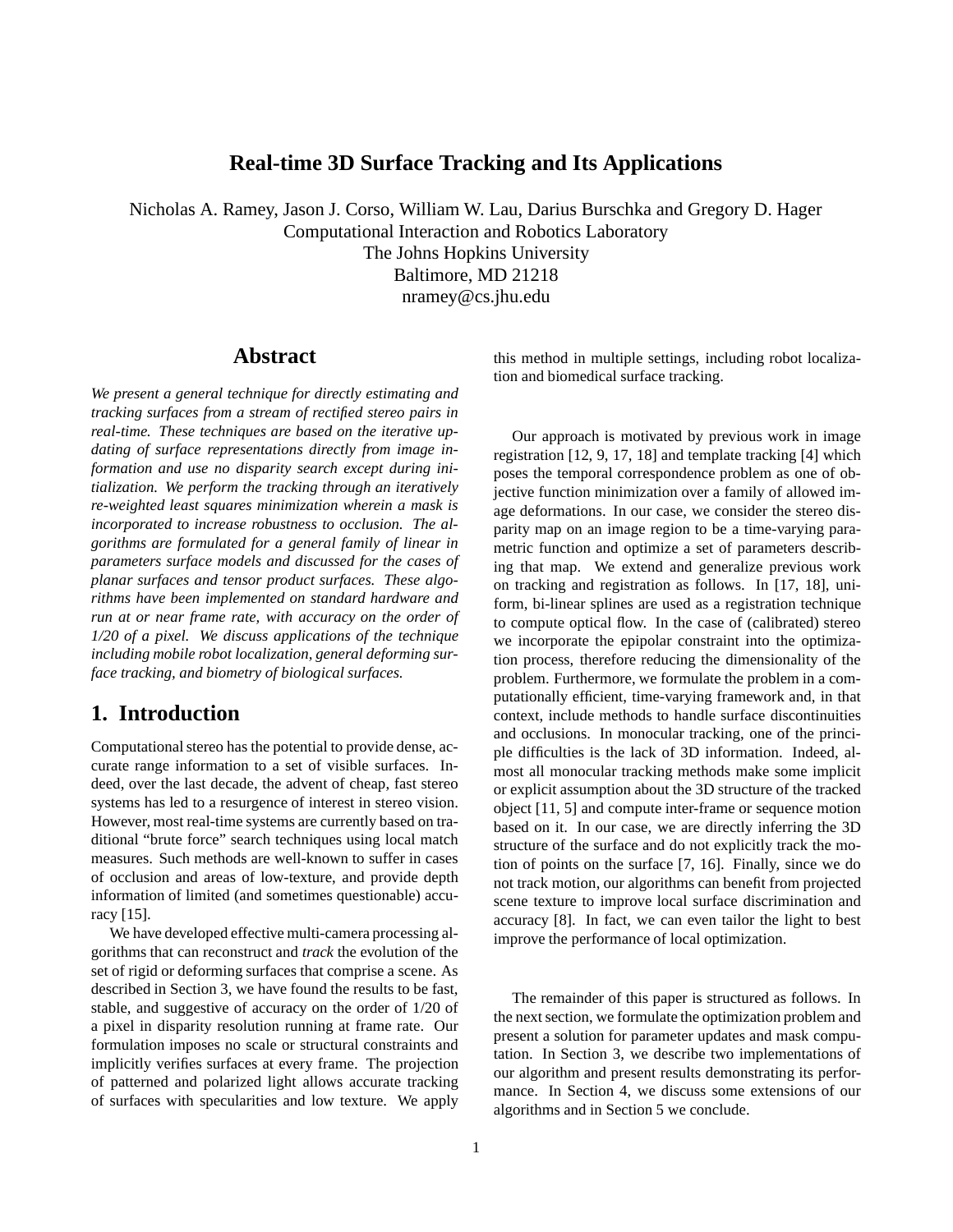## **2. Mathematical Formulation**

In this development, we assume a calibrated stereo system. Thus, incoming pairs of images can be rectified to form an equivalent non-verged stereo pair. Let  $L(u, v, t)$  and  $R(u, v, t)$  denote the left and right rectified image pair at time t, respectively.

In the non-verged case, the disparity map,  $D$  is a mapping from image coordinates to a scalar offset such that  $L(u, v, t)$  and  $R(u + D(u, v), v, t)$  are the projection of the same physical point in 3D space. As outlined above, our objective is to estimate a set of parameters  $\mathbf{p} \in \mathbb{R}^n$  that describe a parametric disparity map  $D: \mathbb{R}^n \times \mathbb{R}^2 \to \mathbb{R}^1$ . This disparity map is defined on a given region A of pixel locations in the left image. For simplicity, we will consider A to be an enumeration of image locations and write  $A = \{(u_i, v_i)'\}, 1 \le i \le N.$ 

In traditional region-based stereo, correspondences are computed by a search processthat locates the maximum of a similarity measure defined on image regions. As we intend to perform a continuous optimization over p, we are interested in analytical similarity measures. Candidate functions include sum of squared differences (SSD), zero-mean SSD (ZSSD), and normalized cross-correlation (NCC) to name a few. Robust objective functions [6] might also be considered. As we show below, we achieve similar effects using a reweighting loop in the optimization [3].

We choose our objective to be ZSSD. In practice, zeromean comparison measures greatly outperform their nonzero-mean counterparts [1] as they provide a measure of invariance over local brightness variations. If the average is computed using Gaussian weighting, then this difference can be viewed as an approximation to convolving with the Laplacian of a Gaussian. Indeed, such a convolution is often employed with the same goal of achieving local illumination invariance.

Let  $\overline{L}(u, v, t) = L(u, v, t) - (L * M)(u, v, t)$  and  $\overline{R}(u, v, t) = R(u, v, t) - (R * M)(u, v, t)$  where  $*$  denotes convolution and  $M$  is an appropriate averaging filter kernel in the spatial-temporal domain. Define  $d_i = D(\mathbf{p}; u_i, v_i)$ . We can then write our chosen optimization criterion as

$$
O(\mathbf{p}) = \sum_{(u_i, v_i) \in A} w_i (\overline{L}(u_i, v_i, t) - \overline{R}(u_i + d_i, v_i, t))^2
$$
\n(1)

where  $w_i$  is an optional weighting factor for location  $(u_i, v_i)$ '.

For compactness of notation, consider  $A$  to be fixed and write  $\overline{L}(t)$  to denote the  $N \times 1$  column vector  $(\overline{L}(u_1, v_1, t), \overline{L}(u_2, v_2, t), \dots \overline{L}(u_N, v_N, t))'$ . Likewise, we define  $\overline{R}(\mathbf{p},t) = (\overline{R}(u_1 + d_1, v_1,t), \dots, \overline{R}(u_N +$  $(d_N, v_N, t))'.$ 

We now adopt the same method as in [12, 9, 4] and expand  $\overline{R}(\mathbf{p},t)$  in a Taylor series about a nominal value of p. In this case, we have

$$
O(\triangle \mathbf{p}) = \|(\overline{L}(t) - \overline{R}(\mathbf{p} + \triangle \mathbf{p}, t))W^{1/2}\|^2
$$
  
\n
$$
\approx \|(\overline{L}(t) - \overline{R}(\mathbf{p}, t) - J(\mathbf{p}, t)\triangle \mathbf{p})W^{1/2}\|^2
$$
  
\n
$$
= \|(\mathbf{E}(\mathbf{p}, t) - J(\mathbf{p}, t)\triangle \mathbf{p})W^{1/2}\|^2 \tag{2}
$$

where  $\mathbf{E}(\mathbf{p},t) \equiv \overline{L}(t) - \overline{R}(\mathbf{p},t), J(\mathbf{p},t) = \partial \overline{R}/\partial \mathbf{p}$  is the  $N \times n$  Jacobian matrix of  $\overline{R}$  considered as a function of p, and  $W = \text{diag}(w_1, w_2, \dots w_N)$ . Furthermore, if we define  $J_D(\mathbf{p}) = \partial D/\partial \mathbf{p}$ , we have

$$
J(\mathbf{p},t) = \text{diag}(\overline{L}_x(t))J_D(\mathbf{p})
$$
 (3)

where  $\overline{L}_x(t)$  is the vector of spatial derivatives of  $\overline{L}(t)$  taken along the rows<sup>1</sup>

It immediately follows that the optimal  $\triangle p$  is the solution to the (overdetermined) linear system

$$
[J(\mathbf{p},t)^t W J(\mathbf{p},t)] \triangle \mathbf{p} = J(\mathbf{p},t)^t W \mathbf{E}(\mathbf{p},t)
$$
 (4)

In the case that the disparity function is linear in parameters,  $J_D$  is a constant matrix and J varies only due to time variation of the gradients on the image surface.

At this point, the complete surface tracking algorithm can now be written as follows:

- 1. Acquire a pair of stereo images and rectify them.
- 2. Convolve both images with an averaging filter and subtract the result.
- 3. Compute spatial  $x$  derivatives in the zero-mean left image.
- 4. Warp the right image by a nominal disparity map (e.g. that computed in the previous step) and subtract from the zero mean left image.
- 5. Solve (4).

The final two steps may be iterated if desired to achieve higher precision. The entire procedure may also be repeated at multiple scales to improve convergence, if desired. In practice we have not found this to be necessary.

<sup>&</sup>lt;sup>1</sup>Here, we should in fact use the spatial derivatives of the right image after warping or a linear combination of left and right image derivatives. However in practice using just left image derivatives works well and avoids the need to recompute image derivatives if iterative warping is used.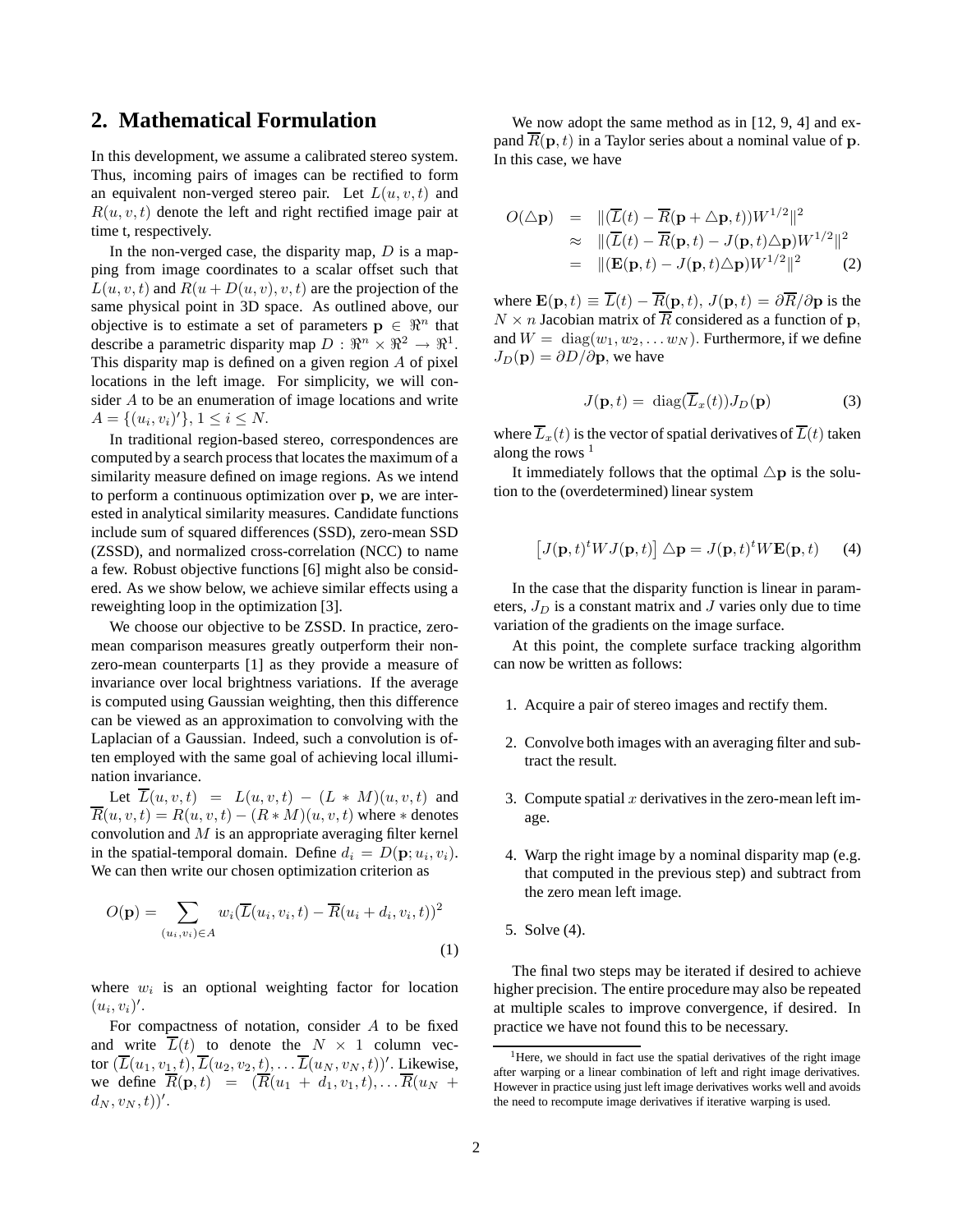### **2.1. Surface Formulations**

In practice, we have found this formulation most effective for tracking disparity functions that are linear in their parameters (thus avoiding the problem of recomputing the Jacobian of the disparity function at runtime). A example is when the viewed surface is planar [2]. In this case, it is not hard to show that disparity is an affine function of image location, that is:

$$
D(a, b, c; u, v) = au + bv + c \tag{5}
$$

A more general example of a linear in parameters model is a B-spline. Consider a set of scan-line locations  $\alpha$  and row locations  $\beta$ , such that  $(α, β) ∈ A$ . With m parameters per scan-line and  $n$  parameters for row locations, a pth by qth degree tensor B-spline is a disparity function of the form

$$
D(\mathbf{p}; \alpha, \beta) = \sum_{i=0}^{m} \sum_{j=0}^{n} N_{i,p}(\alpha) N_{j,q}(\beta) \mathbf{p}_{i,j}
$$
 (6)

To place this in the framework above, let  $\kappa$  denote an indexing linear enumeration of the  $mn$  evaluated basis functions, and define  $B_{i,k} = N_{k,p}(\alpha_i) * N_{k,q}(\beta_i)$  for all  $(\alpha_i, \beta_i) \in A$ . It immediately follows that we can create the  $N \times mn$  matrix  $\beta$ 

$$
\mathcal{B} \equiv \left[ \begin{array}{c} B_{1,1}, B_{1,2}....B_{1,mn} \\ B_{2,1}, B_{2,2}....B_{2,mn} \\ \vdots \\ B_{N,1}, B_{N,2}....B_{N,mn} \end{array} \right]
$$

and write

$$
D(\mathbf{p}) = \mathcal{B}\mathbf{p} \tag{7}
$$

It follows that the formulation of the previous section applies directly with  $J_D = \mathcal{B}$ .

### **2.2. Reweighting**

One of the potential limitations with the system thus far is that it assumes all pixels in the region of interest fall on a continuous surface. In particular, an occluding surface introduces a  $\mathcal{C}^0$  discontinuity into the problem. As we discuss in Section 4, it is possible to directly introduce  $\mathcal{C}^0$  discontinuities into the spline formulation. However, for now we consider such "outliers" to be undesirable and to be avoided.

There are any number of methods for incorporating some type of robustness into an otherwise smooth L2 style optimization. Examples include Iteratively Re-Weighted Least Squares and Expectation-Maximization. Here, we adopt an approach that takes advantage of the spatial properties of the image. We define a weighting matrix at each new time step

 $W(t + 1) = NCC(\overline{L}(t), \overline{R}(\mathbf{p}_t, t))$ . That is, the weight for a pixel at each new iteration is the normalized cross correlation between the left and right images under the computed disparity function.

## **3. Applications**

### **3.1. Implementation**

The algorithms presented above have been implemented in Matlab/mex and in C. The Matlab version is used to gather data and verify results while the C version runs near framerate and is used as a demonstration system. The C version uses the OpenGL API to render the reconstructed surface with the video stream texture mapped onto the surface in real-time, and it also uses the XVision2 and Intel Integrated Performance Primitives Libraries for video and image processing. Unless otherwise noted, we run the real-time system on a Pentium IV running Linux with an IEEE 1394 stereo camera. The tracking system operates as fast as the stereo vision system, providing a rectified stream of images at a maximum of 26Hz. Biomedical tracking systems run at frame rate, although intra-operative sequences are processed post-operatively.

In all cases, processing is initiated with a standard correspondence-based stereo calculation. However, as the results indicate, the algorithm admits an approximating plane for the seed.

### **3.2. Mobile Robot Localization**

The algorithm is applied to robot navigation. Many tasks on a mobile robot require knowledge about the incremental changes in position during the operation. We observe that when viewed in a non-verged stereo system, planes project to a linear function in the disparity (5). Thus, tracking the three parameters  $\begin{bmatrix} a & b & c \end{bmatrix}^T$  is sufficient to track the 3D plane. For further information and a complete discussion of detecting and segmenting planar regions from input images, refer to [2].

The relative localization between consecutive camera acquisitions is based on significant planes in the field of view of the camera. Each plane allows the estimation of three out of the six possible parameters of the pose. A set of two noncoplanar planes allows the estimation of the 2D position in the ground plane of the local area and all rotation angles of the robot. Therefore, relative localization is possible when at least two planes are tracked between frames.

For the experiments discussed in this section, we are using a stereo head with 5.18mm lenses, a 92mm baseline, and square pixels 0.12mm wide. The plane being observed, unless otherwise specified, is roughly orthogonal to the viewing axis and at a depth of one-meter.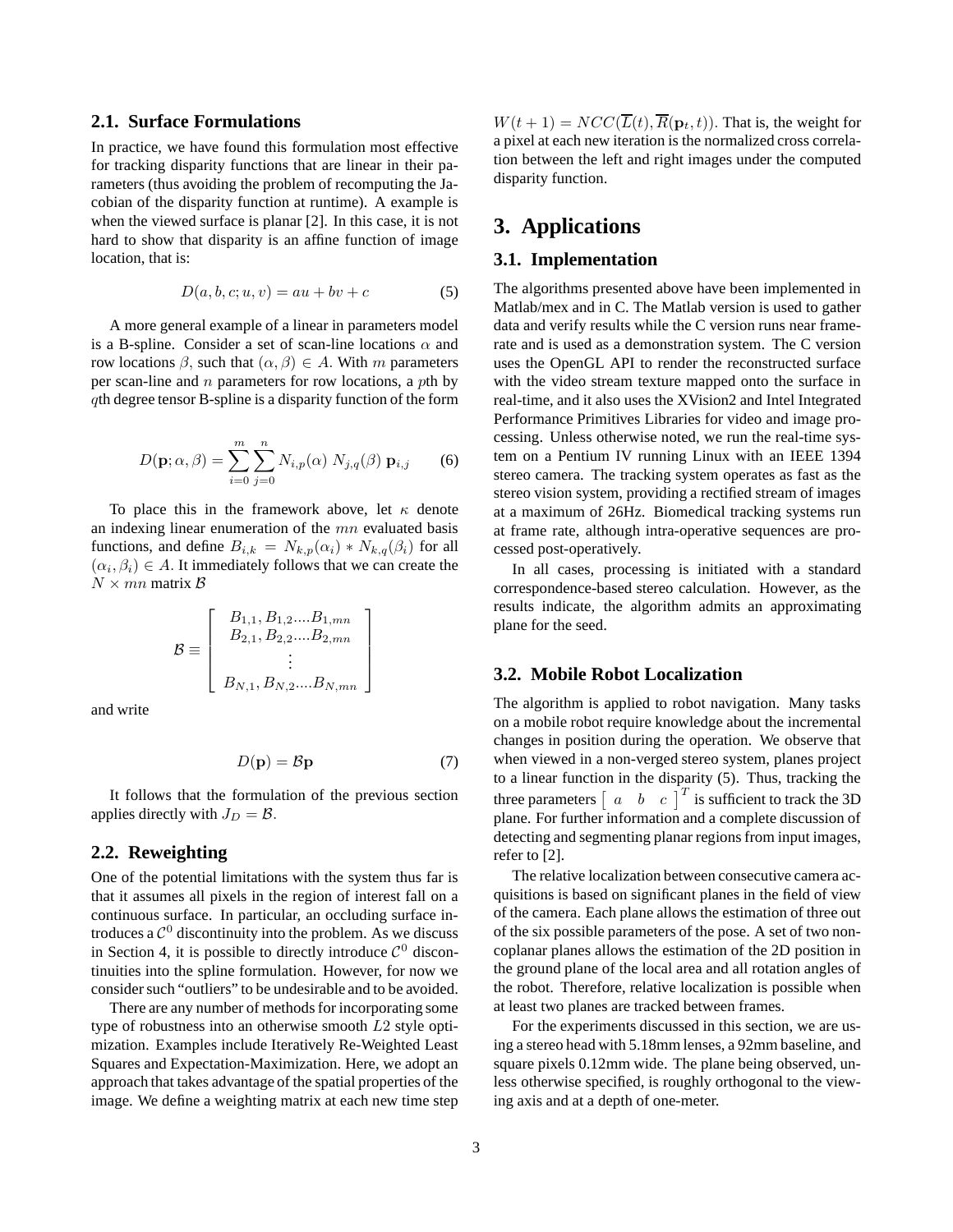| Z Mean      | Z Std Dev              | Normal Error Std Dev |
|-------------|------------------------|----------------------|
| $1064.8$ mm | 2.2359 <sub>mm</sub>   | $0.2947$ °           |
|             | $1065.3$ mm   1.7368mm | $0.2673^{\circ}$     |
| $1065.2$ mm | 1.5958 <sub>mm</sub>   | $0.2258^{\circ}$     |

Table 1: Parameter estimation accuracy for a plane at a distance of about one meter.

#### **3.2.1 Convergence Radius**

For a controlled environment with a stationary plane and robot, we calculated an initial guess for the plane parameters and then varied this guess to test the robustness of the tracking algorithm to initialization error.



Figure 1: Graph for convergence while introducing error into the seed's depth by 2, 5 and 10 percent toward the camera.

In Figure 1, we show the time to convergence when we shift the seed's depth closer to the camera at varying levels. The convergence speed is directly proportional to the magnitude of the introduced error. We note that the convergence speed is only about 5 frames for an error of 10%.

#### **3.2.2 Accuracy of Parameter Estimation**

Assuming a suitably textured scene, the algorithm estimates a plane's parameters with sub-pixel accuracy (approximately 1 pixel per cm). However, this estimation accuracy varies with the depth of the plane being tracked because the depth-per-disparity increases as the distance to the plane increases. Table 1 shows the statistics for the plane.

For a non-stationary scene, we show the accuracy of our system against the robots internal odometry. Figure 2 shows the robot performing oscillatory rotations in front of a plane (700 mm distance). We see that the algorithm performs extremely well for the rotational motion. The estimated orientation lags minimally behind the odometric values; the length of the lag is proportional to the convergence speed.



Figure 2: Accuracy of robot orientation.

### **3.3. Tracking Deforming Surfaces**

The algorithm may also be applied to tracking deformable surfaces in a variety of applications. This technique offers a means to physically model the flow or irregular deformation of continuous surfaces without imposing constraints on scale or structure. The system implicitly verifies the surface at every step. These features ensure that it can reliably track the true motion of a flag in the wind, the gentle swell of an ocean wave, and even the otherwise indistinguishable irregularities of a beating heart.

Since the computationally limiting step of the system is dominated by the solution to the large linear system (4) which is dependent on the size of the region being observed and the resolution of the control points, it is ambiguous to give hard frame-rates. However, in the typical case, we track an image region about 20 percent of the image, and use bi-cubic surfaces approximated with 4 to 6 control points in each direction, running at frame rate. Further improvements will take advantage of the banded nature of the linear system and other simple algorithmic considerations.

#### **3.3.1 Convergence vs. Parameter Density**

As noted by other authors [15], it is difficult to measure the accuracy of stereo algorithms as there is usually no way to get ground truth. One measure of performance is the ability of the algorithm to correctly register the left and right images. To this end, we plot the mean image difference between the left and the warped right image on a representative sequence for three different control point resolutions (Figure 3). The graphs show the average pixel error per iteration. The noticeable peaks correspond to new images in the sequence; for a given frame of the sequence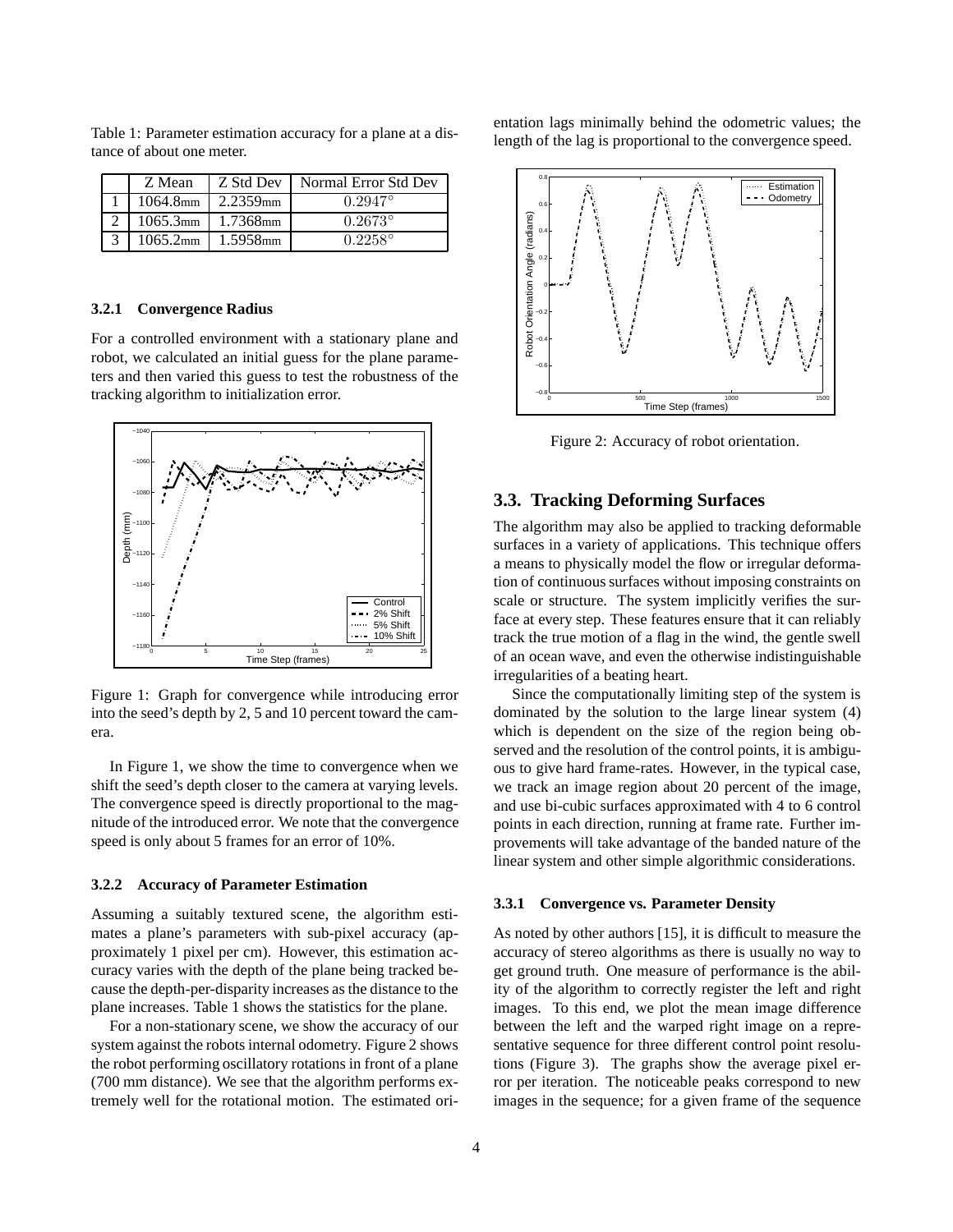we continuously refine our surface approximation until the intra-iteration update is below a threshold. For our experiments, we use a convergence threshold of 10<sup>−</sup><sup>3</sup> pixels. As expected, for a low control point density, the average pixel error is slightly higher than for higher control point densities. However, the convergence speed is slower for higher control point densities. It should be noted that the real-time system is not left to converge on  $10^{-3}$ . Instead, a nominal number (2-5) of iterations yields satisfactory results without jeopardizing accuracy (i.e. inter-frame image difference remains small in realtime recordings).



Figure 3: Tracking Convergence.

### **3.3.2 Tracking Performance**

To evaluate the system's performance, it is run on a sequence of a deforming surface (Figure 4). For this sequence, the model was bi-cubic with varying control point density (4x4, 8x8, 12x12); the recreated surface and nascent left intensity image are provided for selected key frames, along with average pixel error at each key frame (Figure 5). The increase in pixel error arises from an elevated interframe difference for later frames (recording at 0.5Hz, with increased speed of deformation starting at approximately frame 10). Given the above data on time to convergence (number of iterations), it is possible to intuit the appropriate density of parameters based on the desired speed and accuracy (determined by evaluation metrics including residual and parameter variances). Although an automated method for deciding this density has not been fully implemented, the underlying principles have been formulated and are under investigation. These principles are built on minimum description length formulations [14, 19]. It is important to note that the average pixel error is relatively low in both scenes, compared to the accepted noise level of 2 pixel values for these cameras.

#### **3.3.3 Structured Light**

This experiment tests the performance of the tracking system (bi-cubic with 4x4 control point density) in a scene



Figure 4: Tracking Cloth with Varying Control Point Densities.

with projected patterned light, or structured light. Structured light can provide the surface texture necessary to fuel the optimization process in regions of inherently low surface texture. Certain patterns of light provide better textures than others. For example, a pattern with verticallyrepeting horizontal lines may cause the system to enter a local minimum where the updated disparity mask is actually "matching" too distant or too near correspondences in the subtraction process. In the next sequence (Figure 6), note that as the frequency of the pattern increases to a point, the pixel error also rises. This may be attributed to the increase in overall texture of the higher frequency images. This figure demonstrates that as the frequency increases beyond this point, the pixel error decreases again. As the frequency of the pattern increases to an extreme, the projected light becomes homogeneous, and essentially acts as a flood light. Thus, we arrive at the first condition of no projected light, where pixel error is low due to lack of texture.

#### **3.3.4 Occlusion Robustness**

This experiment is designed to test the efficacy of the framework in the face of occlusions. Assuming occlusions can be represented as  $\mathcal{C}^0$  discontinuities, the tracker effectively masks out occlusions from the optimization process (2), prohibiting the occlusion from erroneously altering the understanding of the surface. Key-frames of a sequence are run through the tracker, recording the mask and reconstruc-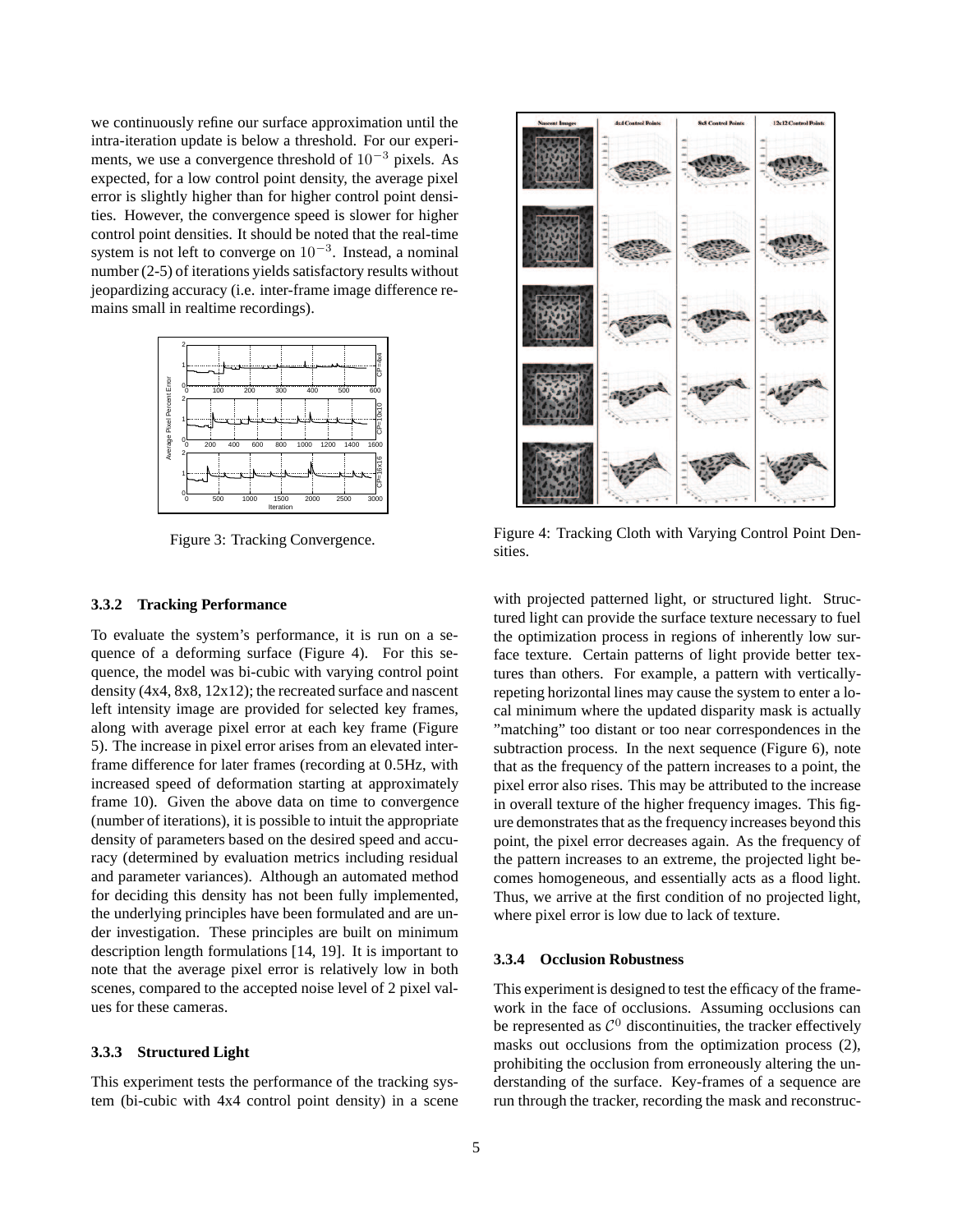

Figure 5: Average Pixel Error per Frame.



Figure 6: Tracking with Structured Light.

tions of the surface.

Figure 7 shows two contrived examples illustrating the ability of low degree splines to approximate  $C^0$  and  $C^1$  discontinuities. These approximations incorporate no knotmultiplicities. It is evident that the low degree splines can approximate the discontinuities well.

Although splines can handle  $C^0$  discontinuities, in most cases such discontinuities are representative of off-surface occlusion and would interrupt the stability of the occluded surface's approximation.

As mentioned earlier in Section 2.2, we incorporate a weighting matrix (a mask) into our scheme in order to make our tracking robust to such occlusions. We calculate the weight as the normalized cross correlation of the spline surface at the end of each frame. The computed mask of each frame is dilated and propagated forward for the next frame.



Figure 7: Fitting Discontinuities.

For each key-frames in Figure 8,  $L$  (top),  $E$  (top-middle), mask (bottom-middle), and the reconstructed surface (bottom) are provided with and without masking (above and below the heavy line, respectively). Note that without the mask the surface demonstrates exaggerated deformation in the face of occlusions.



Figure 8: Tracking with/without occlusion robustness.

### **3.4. Tracking Biomedical Surfaces**

Three-dimensional biomedical images can provide important information about the properties of the objects from which the images are derived. An understanding of the overall surface anatomy may provide immense new opportunities for medical diagnosis and treatment especially in robotic assisted surgeries. This technique can provide more accurate intra-operative image guidance when registration to preoperative images is no longer valid due to movements and deformations of tissues.

We used an anesthetized Wistar rat as an animal model. Images of the rat's chest's movement were acquired by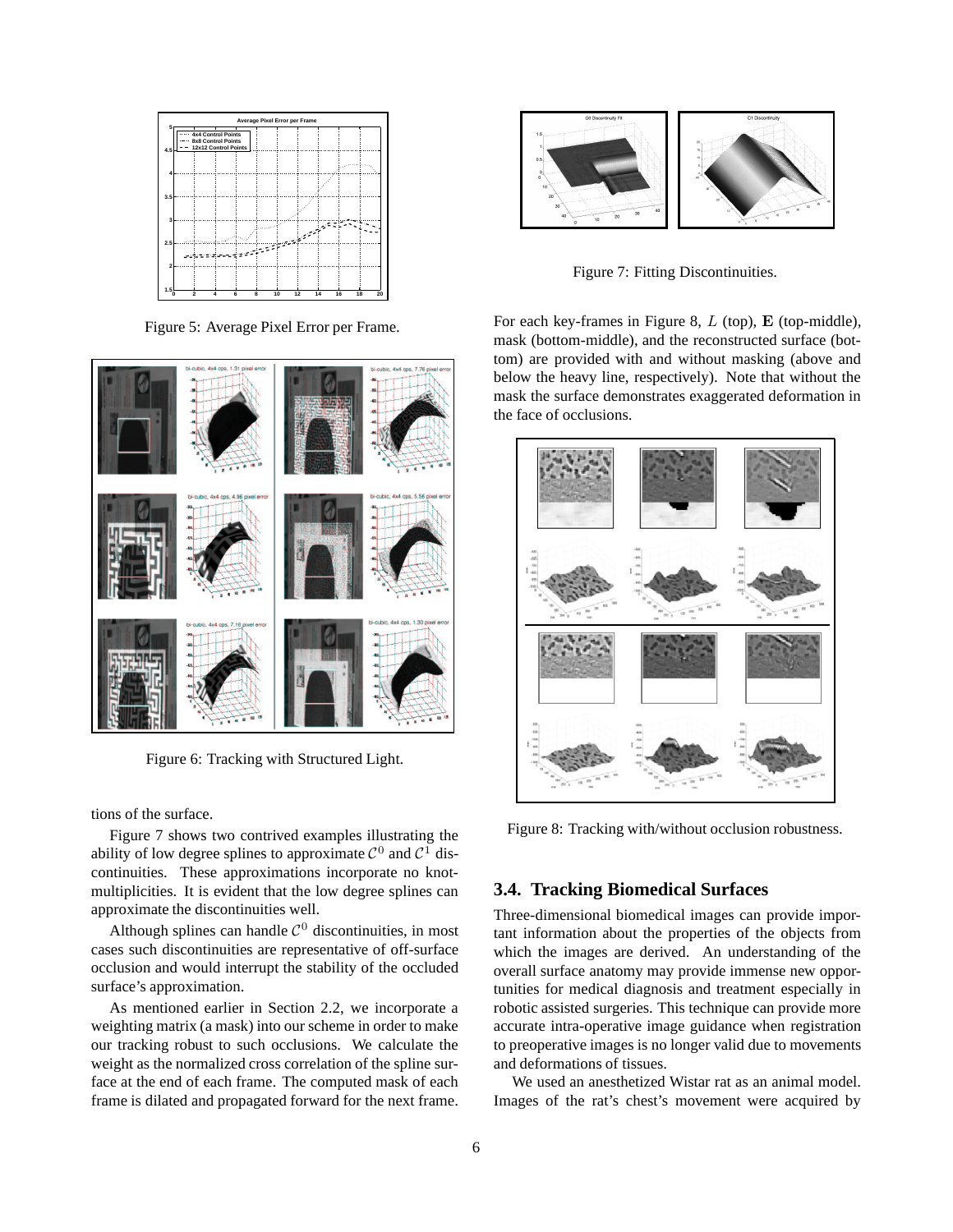a stereo microscope (Zeiss OPMI1-H) mounted with two CCD cameras (SONY XC77). The rats fur provided a natural texture. An eight second sequence was processed offline by our Matlab implementation. In Figure 9 we graph the respiration (75 breaths per minute) of the rat which was computed by recording a fixed point on the tracked surface. This disparity representing respiration varies by 1/10 of a pixel. Close inspection suggests another periodic signal riding the respiratory signal that is of the order of 1/20 of a pixel. We believe this second variation to be the heart beat, although further studies are needed confirmation.



Figure 9: Graph of rat respiration.

In a second experiment, a cross-bred domestic pig (weight, 19.5 kg) was anesthetized with telazol-ketaminexylazine (TKX, 4.4 mg T/kg, 2.2 mg K/kg, and 2.2 mg X/kg) and mechanically ventilated with a mixture of isoflurane (2%) and oxygen. Heart rate was continuously monitored by a pulse oximeter (SurgiVet, Waukesha, WI). The da Vinci tele-manipulation system (Intuitive Surgical, Sunnyville, CA) was used for endoscopic visualization. Three small incisions were made on the chest to facilitate the insertion of a zero-degree endoscope and other surgical tools. The pericardium was opened and video sequences of the beating heart from the left and right cameras were recorded at 30 frames/sec. The recording lasted approximately two minutes.

The system captured both the beating of the heart and the respiration of the subject (Figure 10). The results are consistent with the other measurements we took during the surgery. In Figure 10, the blue line is a plot of the motion of a fixed point on the surface. The respiration (red-dotted line) is computed using Savitzy-Golay Filtering. For a more detailed discussion of the experiment please see [10].

## **4. Extensions**

**Multigrid Enhancements** The results in this paper specifically track surfaces in pre-specified regions of the im-



Figure 10: Graph of pig respiration and heart beats.

ages. However, to handle general imagery and potentially track multiple surfaces, further research is required. In [2], we track multiple planes using a masking technique, but this does not generalize to all linear in parameters surfaces as the tracking method in this paper does. Thus, we plan to explore the use of adaptive multigrid techniques [13]. Multigrids provide a systematic method of managing multiple regions in the image each having different surface parameters.

**Tracking Depth Rather Than Disparity** One might object that locally polynomial (e.g. locally quadratic) surface patches do not project, in general to locally quadratic disparity functions. In this regard, we note two facts. First, if we consider parameterized range as a function of image coordinates, then for a non-verged camera, we can write

$$
D(\mathbf{p}; u, v) = s/z(\mathbf{p}; u, v)
$$
 (8)

where s combines scaling due to baseline and focal length. It follows immediately that

$$
\nabla_{\mathbf{p}} D(\mathbf{p}; u, v) = -s/z(\mathbf{p}, u, v)^2 \nabla_{\mathbf{p}} z(\mathbf{p}, u, v)
$$
(9)

If we approximate  $z$  as a tensor B-spline surface, and we define  $z(\mathbf{p}) = \mathcal{B}\mathbf{p}$ , this we have immediately that

$$
J_D(\mathbf{p}) = -s \operatorname{diag}(1/z(\mathbf{p}, u, v))^2 \mathcal{B}.
$$
 (10)

Thus, we can track a range map rather than a disparity map with little extra cost.

One might further object that this formulation still does not adequately address locally polynomial surfaces. In this case, the logical solution is to use *rational* b-splines. This is a subject of our ongoing research.

## **5. Conclusion**

We presented an approach to real-time 3D surface tracking and demonstrated its application to a number of fields